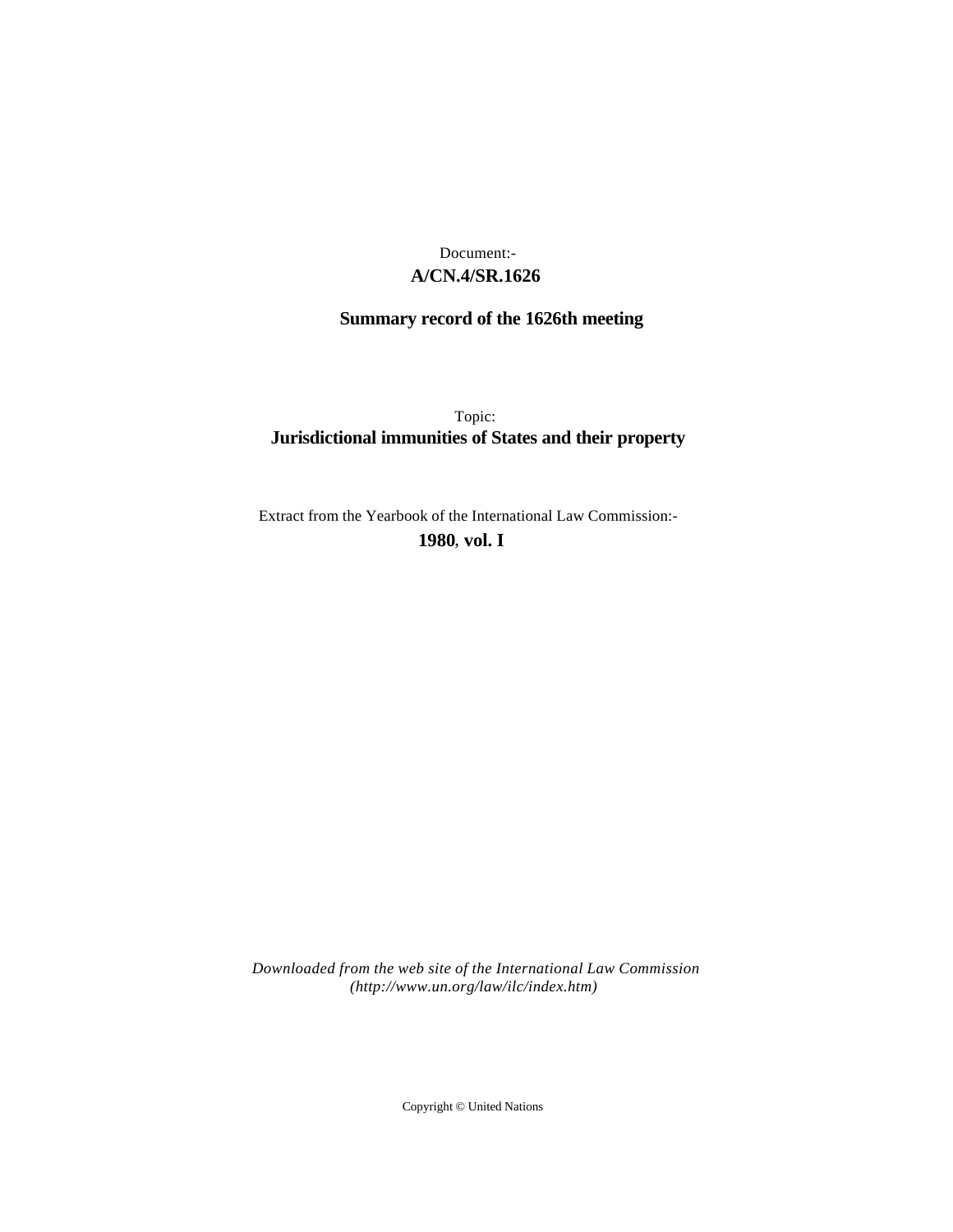in certain respects, immune, was based on the consent of the "territorial State".

21. Immunity must necessarily be as absolute as the sovereign jurisdiction into which the foreign State had brought itself. Any derogation from absolute immunity required the consent of the foreign State, which was generally expressed by a waiver of the immunity to which it was entitled. Exceptions recognized within the principle of immunity occurred either because a case fell outside the ambit of the protection of the principle, or because the foreign State's sovereign right had been modified by its own consent. Neither instance was, in any real sense, an exception. If an act was one which the law did not recognize as falling within the scope of the principle of immunity, the fact that immunity was not granted did not constitute an exception. Moreover, it was the sovereign right of a State to modify its freedom of action by consenting to do so. Once that consent had been given, there was no exception to the rule.

22. He agreed that immunity was a right of a foreign State, rather than a mere privilege which could be granted or withheld; that interpretation should be clearly reflected in the draft articles. A more important question, however, was the extent or scope of the right. That question should be settled by reference to the modern practice of States, which corresponded to their contemporary social needs and which could be regarded as customary international law.

23. The Special Rapporteur appeared to have deliberately narrowed the field of his study to that of immunity from legal proceedings, in the widest sense of that term. He had been right to do so, since that was the field likely to be most rich in State practice and therefore most ripe for codification. Furthermore, the Special Rapporteur's use of the term "territorial State", which also tended to narrow the scope of the study, showed commendable caution on his part.

24. While it would be premature to discuss the definitions and interpretative provisions in draft articles 2 and 3, the Special Rapporteur had been right to place those ideas before the Commission. While agreeing broadly with the principles contained in draft articles 4 and 5, he thought that they, too, should be discussed at a later stage in the Commission's work. As to draft articles 1 and 6, an article on the scope of the draft articles to follow, while useful, was difficult to draft at such an early stage in the study.

25. In view of the limitations which the Special Rapporteur himself apparently sought to impose on the study, he had no particular difficulty with the terms "territorial State" and "foreign State". But if the immunity of a State from jurisdiction was to be considered a right, it might be preferable not to refer to immunity as being "accorded or extended", as was done in draft article 1. The term "jurisdictional immunities" did not seem to be the happiest combination of words; he would be inclined to favour a

draft along the lines suggested by Sir Francis Vallat (1623rd meeting, para. 18). He saw no reason for the use of the words "questions relating to" in the first line of draft article 1. It would be helpful if the idea of the right to immunity could be introduced by referring to "the immunity from jurisdiction to which a State is entitled".

26. The Special Rapporteur's use of the term "immunity" appeared to be correct. The term was generally used to mean precisely the kind of insulation from court proceedings that the Special Rapporteur wished to deal with in his study. In the 1961 Vienna Convention, for example, the term "immunities" was used in connexion with criminal, civil and administrative jurisdiction (art. 31). There also seemed to be a tendency to use the term "accord" in respect of "freedoms", "inviolability" and "immunity" from court jurisdiction, and the term "grant" in respect of "exemptions" and "facilities". He wondered whether, in draft article 1, the Special Rapporteur wished to limit immunity to the foreign State and its property and, if so, what he meant by the term "property".

27. He was in general agreement with the principle stated in draft article 6, apart from a few minor drafting considerations.

28. In conclusion, he agreed with the Special Rapporteur that the test for entitlement to State immunity lay in the nature of the activities involved, rather than in their purpose.

*The meeting rose at 11.30 a.m.*

### **1626th MEETING**

*Friday, 4 July 1980, at 10.15 a.m.*

*Chairman:* Mr. C. W. PINTO

*Members present:* Mr. Barboza, Mr. Calle y Calle, Mr. Quentin-Baxter, Mr. Reuter, Mr. Riphagen, Mr. Sahovic, Mr. Schwebel, Mr. Sucharitkul, Mr. Tabibi, Mr. Thiam, Mr. Tsuruoka, Mr. Ushakov, Mr. Verosta.

Jurisdictional immunities of States and their property *{continued)* (A/CN.4/331 and Add.l)

[Item 5 of the agenda]

DRAFT ARTICLES SUBMITTED BY THE SPECIAL RAPPORTEUR<sup>1</sup>  *{concluded)*

1. Mr. VEROSTA associated himself with the views

<sup>&</sup>lt;sup>1</sup> For the text of articles 1-6 submitted by the Special Rapporteur, see 1622nd meeting, para. 4, and 1623rd meeting, para. 2.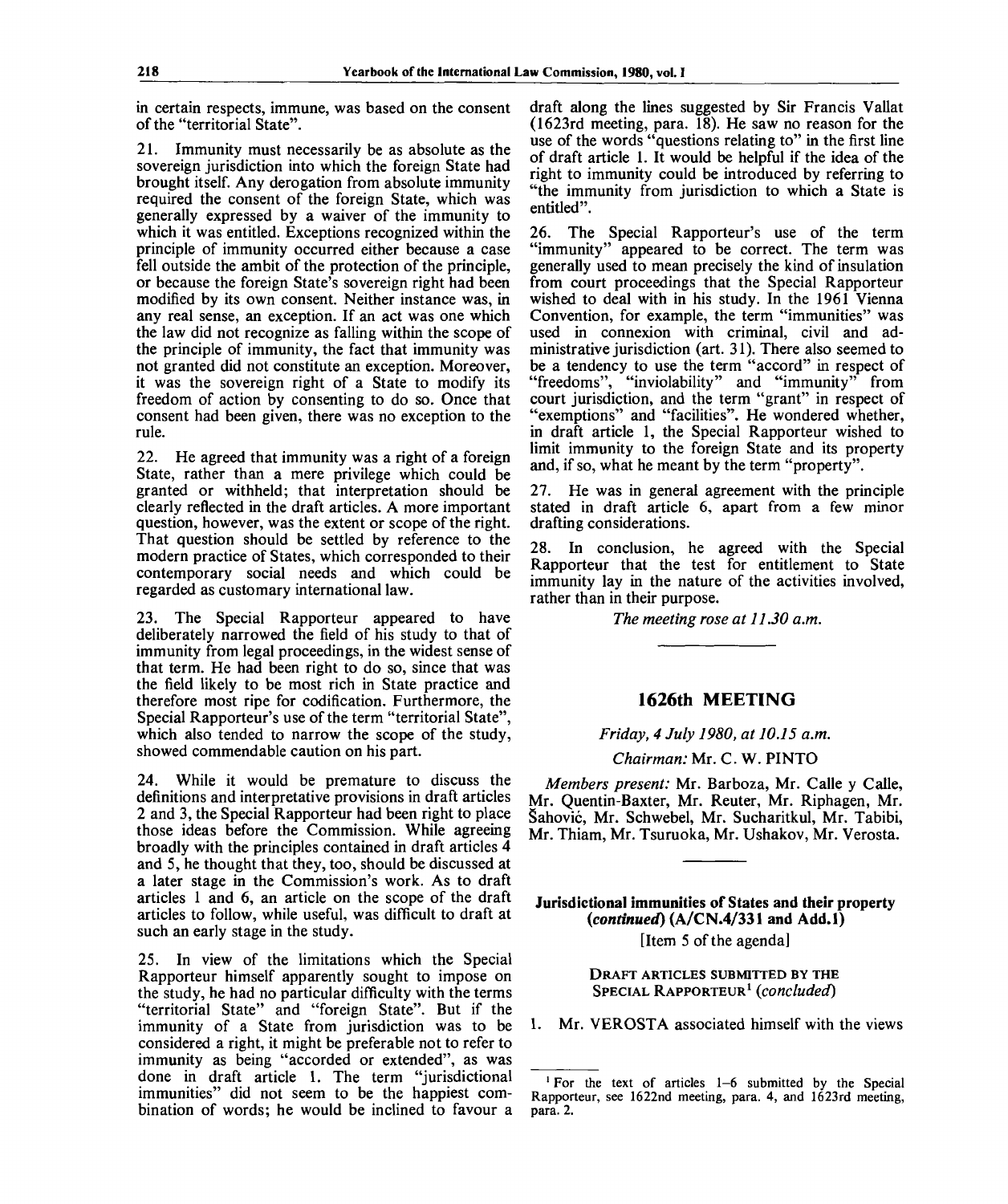expressed by Sir Francis Vallat (1623rd meeting) and Mr. Reuter (1624th meeting).

2. In dealing with draft articles 1 and 6, the Drafting Committee would have to proceed on the basis of exceptions to jurisdictional immunities, rather than on the basis of the existence of a right to immunity. With regard to the expressions "foreign State" and "territorial State", while he was not completely satisfied with those terms, it was difficult to improve on them for the time being.

3. Draft articles 4 and 5 could be referred to the Drafting Committee.

4. Mr. SUCHARITKUL (Special Rapporteur) said that the comments made by members of the Commission would serve as a useful guide for future research. Due account would be taken of the note of caution sounded by many members regarding the difficulties, complexities and urgency of the work. Many approaches were possible, but the instructions of the General Assembly seemed to indicate clearly what the scope of the topic should be.

5. As had been noted by some members of the Commission, he had limited the scope of his report to the jurisdiction of courts and the incidental activities of other authorities responsible for administering the law. The source materials available contained many references to the role played by the executive and legislative authorities in the development of State practice, which was concerned primarily with the decisions of national courts. The report did not cover acts of State, extra-territorial legislation regarding the powers exercised by a foreign State, or the authority of the territorial State to deal with them, as he had not wished to become involved in detailed consideration of the relevant rules of private international law. Such questions could probably be dealt with under draft articles dealing with ground rules, which would remove a case from the context of jurisdictional immunity when no jurisdiction had existed in the first place.

6. Mr. Riphagen (1622nd meeting) had rightly expressed some reservations on the use of the term "territorial jurisdiction". That term was not intended to be understood in the sense in which it was used in private international law, but simply as the jurisdiction of the territorial State. He apologized for any confusion that the use of the term might have caused. He had thought it preferable to concentrate on exceptions from the jurisdiction of courts rather than from the jurisdiction of executive or legislative powers, since the historical development of the topic as it related to extra-territoriality had been somewhat different.

7. The wording for draft article 1 proposed by Sir Frances Vallat (1623rd meeting, para. 18) would provide a better working basis than the existing draft, without precluding the possibility of extending the scope of the draft articles later. Referring to a comment made by Mr. Pinto (1625th meeting), he said

that the words "questions relating to" have been included in order to broaden the scope of the draft article to some extent; they could, however, be dispensed with.

8. He had been most interested to hear Mr. Ushakov's view (1623rd meeting) on the consent of the territorial State, to the effect that once a given activity was regarded as admissible, it could be presumed to enjoy the immunities customarily accorded under international law. He had also been interested by the view expressed by Mr. Schwebel (1625th meeting) that certain activities, once regarded as admissible, would be subject to ground rules which could provide for the necessary exceptions. He was also grateful to Mr. Tsuruoka for the information he had provided (1624th meeting) on current trends in the State practice of Japan.

9. Referring to the comments of members of the Commission on the definitions in draft articles 2, 3, 4 and 5, he said that the term "immunity" meant the State of being immune, whereas "immunities" referred to different types of immunity. There might be no need to define the term "immunities", since it was not defined in existing conventions.

10. On the question of State property, he shared the doubts expressed by Mr. Riphagen and other members, and agreed that further clarification might be needed. The question of property would, however, constitute an important element of the topic and would have to be studied in connexion with immunities from execution and attachment.

11. He had noted all the comments made on the use of the terms "territorial State" and "foreign State". Nevertheless, there appeared to be no option but to continue to use them until better terms were found.

12. While most members of the Commission seemed to agree in principle with the definition of "trading or commercial activity" in draft article 2, doubts had been expressed as to how absolutely it could be applied. He would take note of those views in his future work. Further consideration should also be given to the extent of the influence of political motivations in certain exceptional cases, such as contracts for the purchase of rice in the event of famine. He was grateful to those members who had suggested that a saving clause be included in the draft articles to preclude any interference with the normal development of customary rules of international law.

13. Referring to Mr. Reuter's comments (1624th meeting) on the use of the word "principle" in the title of draft article 6, he pointed out that both the Commission and the General Assembly had instructed the Special Rapporteur to look into the general principle of State immunity. He asked the Commission's indulgence for any over-emphasis that he might have placed on historical precedent. He noted, however, that, apart from their purely historical value, many of the common-law decisions cited still applied. Further